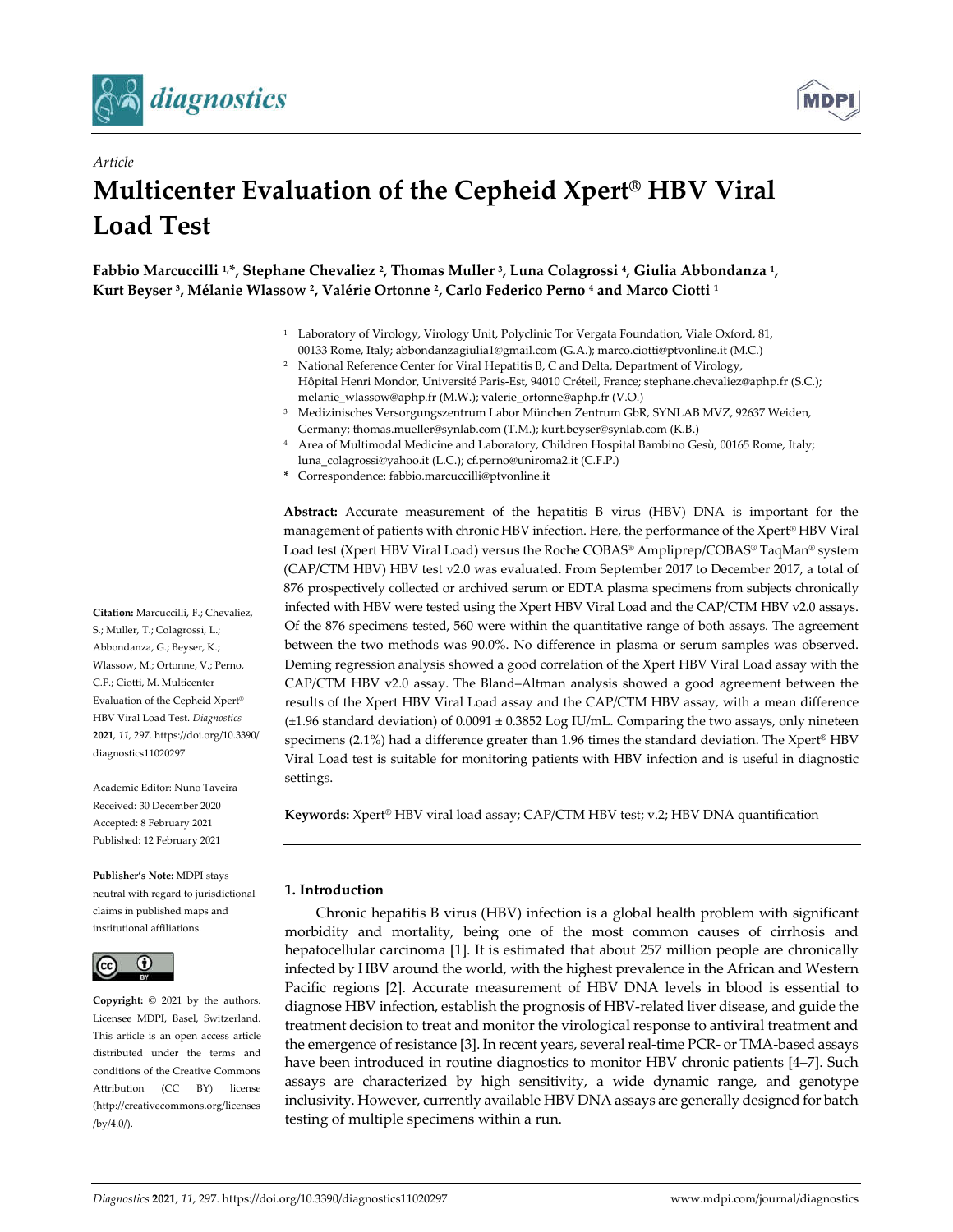The Xpert® HBV Viral Load test (Cepheid, Sunnyvale, CA, USA; CE-IVD (in vitro diagnostic medical devices)) is a new a new real-time PCR assay for HBV quantification run on the automated GeneXpert® Systems that allows continuous loading of specimens with true random access. It provides results in about 1 h and 30 min. This fast turn-around time translates into faster delivery of medical reports available for patients care.

This study was conducted to evaluate the performance of the Xpert® HBV Viral Load test in clinical specimens collected in patients infected with genotypes frequently encountered in Western Europe.

## **2. Materials and Methods**

## *2.1. Study Design*

Each clinical specimen was tested with two different HBV DNA quantification assays, including the Xpert® HBV Viral Load test and one widely used commercially available assay, the COBAS® AmpliPrep/COBAS® TaqMan HBV test, version 2.0 (Roche Diagnostics, Indianapolis, IN, USA; COBAS® Ampliprep/COBAS® TaqMan® HBV 2.0).

#### *2.2. Specimens Collection*

In total, 888 fresh and frozen human samples, including serum (*n* = 216) and plasma (EDTA) samples ( $n = 672$ ) from patients with chronic HBV infection, were collected from September 2017 to December 2017 at three health care sites in Western Europe (Polyclinic Tor Vergata, Rome, Italy; Henri Mondor Hospital, Créteil, France; SYNLAB MVZ Weiden, Germany) and supplemented by two locations in the United States (BioCollections Worldwide, Inc., Miami, FL, USA; Bloodworks Northwest, Seattle, WA, USA). Frozen (≤−70 °C) specimens were tested on both platforms (Xpert HBV Viral Load and CAP/CTM HBV v2.0 assays) from the same freeze–thaw cycle; after thawing, samples were immediately processed. Freshly drawn whole blood specimens were stored at 2–8 °C or 15–30 °C prior to centrifugation and were tested within 24 h of collection.

The study was approved by the Institutional Review Boards (IRBs) or Ethics Committees (ECs) of the centers involved in the study.

## *2.3. HBV DNA Quantification*

In the Xpert HBV Viral Load procedure, one milliliter of plasma or serum was transferred into the cartridge containing all reagents needed for sample preparation, nucleic acid extraction, and quantification of PCR products. The dynamic range of quantification is 10 to  $1 \times 10^9$  IU/mL (1.0 to 9.0 Log IU/mL), with a limit of detection (LOD) of 3.20 IU/mL for plasma and 5.99 IU/mL for serum according to the manufacturer's product insert. The viral region targeted by the primers and probe is the preC-C (Pre-Core-Core) gene.

In the CAP/CTM procedure, HBV DNA was extracted from 650 µL of plasma or serum by means of the Cobas AmpliPrep automated extractor, according to the manufacturer's instructions. The Cobas TaqMan 96 analyzer was used for automated real-time PCR amplification and detection of PCR products, according to the manufacturer's instructions.

The dynamic range of quantification of the CAP/CTM HBV v2.0 assay is 20 to  $1.7 \times 10^8$ IU/mL (1.3 to 8.2 Log IU/mL), with an LOD of 9.0 IU/mL in plasma and 19.0 IU/mL in serum. The viral region targeted by the primers and probe is the preC-C gene.

In cases of differences in results between the Xpert HBV Viral Load and the CAP/CTM HBV version 2.0 greater than 0.5 Log IU/mL, a new aliquot was tested using the Abbott RealTime HBV Assay (Abbott Molecular, Inc., Des Plaines, IL, USA; hereafter "Abbott") or the VERIS MDx HBV assay (hereafter "Veris"). The viral region targeted by the primers and probe is the S gene for both assays.

## *2.4. HBV Genotype Determination*

The HBV genotype was available for 200 samples, including 44 from genotype A, 42 from genotype B, 41 from genotype C, 33 from genotype D, 39 from genotype E, and 1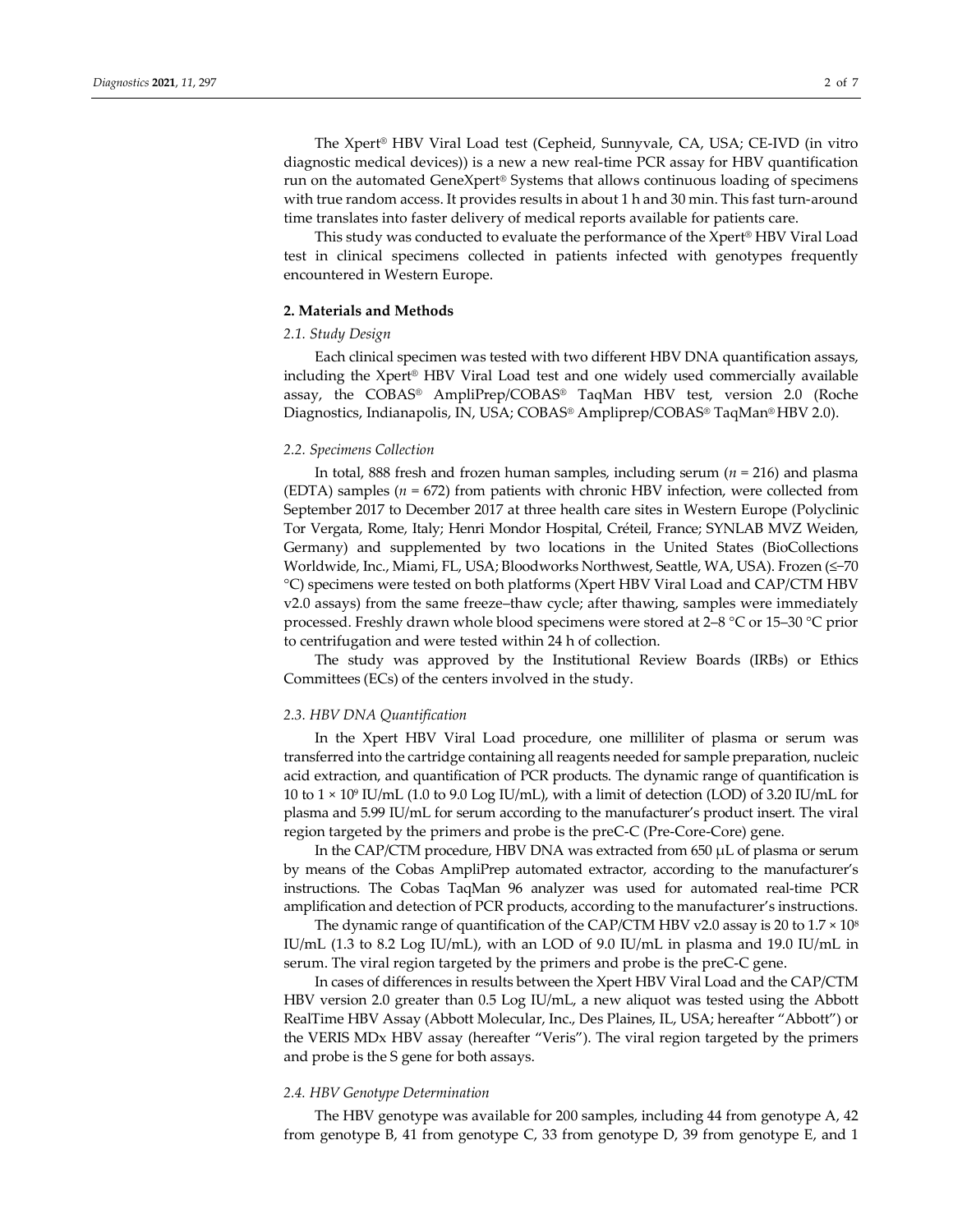from genotype F. Genotypes were determined by each participating site by sequencing of a portion of the S gene followed by phylogenetic analysis.

## *2.5. Statistical Analysis*

Descriptive statistics are shown as mean values  $\pm$  standard deviations (SDs). Relationships between quantitative variables were studied by means of Deming regression. A Bland–Altman plot was also used to highlight the differences between the quantification assays.

## **3. Results**

Of the 888 collected specimens, 876 samples (215 sera and 661 plasma) were analyzed. The remaining twelve samples (1.3%) had insufficient volume for testing (*n* = 9) or generated indeterminate results ( $n = 3$ ) with the Xpert HBV Viral Load test.

Of the 876 samples analyzed, 802 (91.5%) had qualitative results that were concordant with the two platforms (Table 1). The fifteen samples quantified with CAP/CTM HBV version 2.0 but not with the Xpert HBV Viral Load assay had a mean (±SD) HBV DNA level of 573 ± 1850 IU/mL, while the fourteen quantified by the Xpert HBV Viral Load assay but not by CAP/CTM HBV version 2.0 had a mean ( $\pm$ SD) HBV DNA level of 103  $\pm$  230 IU/mL. All specimens, except for five with discrepancies, showed a low level of HBV DNA (<100 IU/mL) (Tables 2 and 3). Some of the samples were retested with the Abbott Realtime HBV or the VERIS MDx HBV assay and the results are presented in Table 4. Twenty-five samples were detectable but not quantifiable on one platform and not detectable on the other platform. No difference was found between serum and plasma samples.

**Table 1.** Qualitative results of Xpert HBV Viral Load and CAP/CTM HBV version 2.0 assays.

|                           | <b>CAP/CTM HBV Version 2.0</b>  |              |                 |              |
|---------------------------|---------------------------------|--------------|-----------------|--------------|
|                           | Virus Detected, Virus Detected, |              | Virus Not       | No. of Total |
|                           | $\geq$ 20 IU/mL                 | $<$ 20 IU/mL | <b>Detected</b> |              |
| Xpert HBV Viral Load      |                                 |              |                 |              |
| Virus detected, ≥10 IU/mL | 574                             | 13           |                 | 588          |
| Virus detected, <10 IU/mL | 6                               | 25           | 12              | 43           |
| Virus not detected        |                                 | 33           | 203             | 245          |
| No. of total              | 589                             | 71           | 216             | 876          |

**Table 2.** Discordant specimen results with Xpert HBV VL quantitative values and Roche HBV assay values <20 IU/mL or not detected.

| Specimen ID | Xpert HBV Viral Load | <b>CAP/CTM HBV Version 2.0</b> | <b>Abbott RealTime HBV</b> |
|-------------|----------------------|--------------------------------|----------------------------|
|             | (IU/mL)              | (IU/mL)                        | (IU/mL)                    |
| HBV229148   | 45                   | $20$                           | QNS for testing *          |
| HBV229167   | 49                   | $20$                           | Not tested                 |
| HBV229175   | 47                   | $20$                           | Not tested                 |
| HBV229212   | 17                   | $20$                           | Not tested                 |
| HBV348175   | 11                   | $20$                           | Not tested                 |
| HBV364458   | 13                   | $20$                           | QNS for testing            |
| HBV364469   | 20                   | $20$                           | QNS for testing            |
| HBV380127   | 17                   | $20$                           | ONS for testing            |
| HBV380128   | 38                   | $20$                           | QNS for testing            |
| HBV380142   | 13                   | $20$                           | QNS for testing            |
| HBV380180   | 72                   | <20                            | Not detected               |
| HBV364403   | 48                   | $20$                           | <15                        |
| HBV229201   | 166                  | Not detected                   | QNS for testing            |
| HBV364442   | 891                  | $20$                           | 256                        |

\* QNS = quantity not sufficient.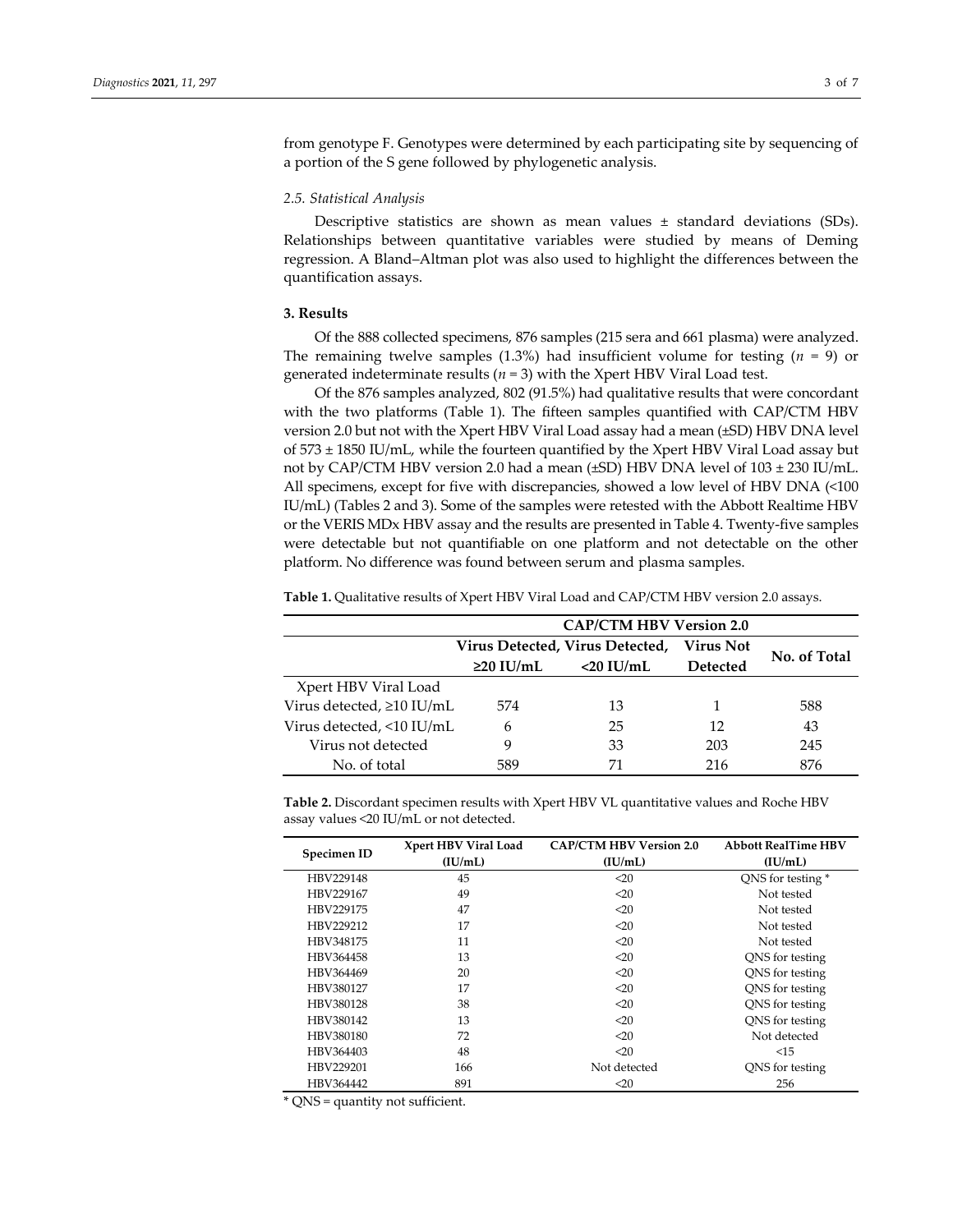|                    | Xpert HBV         | <b>CAP/CTM HBV</b> | <b>Abbott RealTime HBV</b> |
|--------------------|-------------------|--------------------|----------------------------|
| <b>Specimen ID</b> | <b>Viral Load</b> | version 2.0        | or VERIS MDx HBV *         |
|                    | (IU/mL)           | (IU/mL)            | (IU/mL)                    |
| HBV348237          | <10               | 39                 | 20                         |
| HBV348294          | <10               | 43                 | 55                         |
| HBV364131          | <10               | 41                 | <15                        |
| HBV364262          | <10               | 87                 | Not detected               |
| HBV380144          | <10               | 28                 | QNS for testing            |
| HBV364201          | <10               | 550                | Not detected               |
| HBV229156          | Not Detected      | 32                 | QNS for testing            |
| HBV229223          | Not Detected      | 55                 | 46                         |
| HBV364286          | Not Detected      | 55                 | Not detected               |
| HBV364287          | Not Detected      | 85                 | Not detected               |
| HBV364409          | Not Detected      | 56                 | Not detected               |
| HBV364433          | Not Detected      | 31                 | Not detected               |
| HBV380160          | Not Detected      | 26                 | <15                        |
| HBV364197          | Not Detected      | 224                | Not detected               |
| HBV380211          | Not Detected      | 7244               | 177                        |

**Table 3.** Discordant specimen results with Roche HBV quantitative values and Xpert HBV values <10 IU/mL or not detected.

\* HBV229223 was the only sample tested using the Veris HBV assay; all others were tested using the Abbott HBV assay.

| Specimen ID | <b>Storage</b> | Xpert HBV VL              | <b>CAP/CTM HBV 2.0</b><br>(Log <sub>10</sub> IU/mL) | Difference<br>(Log IU/mL) | <b>Abbott RealTime</b><br><b>HBV/VERIS MDx HBV</b> |
|-------------|----------------|---------------------------|-----------------------------------------------------|---------------------------|----------------------------------------------------|
|             |                | (Log <sub>10</sub> IU/mL) |                                                     |                           | (Log <sub>10</sub> IU/mL)                          |
| HBV364192   |                | 1.18                      | 3.76                                                | $-2.58$                   | 1.18                                               |
| HBV348238   |                | 1.38                      | 2.68                                                | $-1.30$                   | 2.59                                               |
| HBV229152 * |                | 1.63                      | 2.64                                                | $-1.01$                   | 3.10                                               |
| HBV380197   |                | 1.86                      | 3.27                                                | $-1.40$                   | 3.52                                               |
| HBV364256   |                | 2.07                      | 3.15                                                | $-1.08$                   | 2.21                                               |
| HBV229150*  |                | 2.82                      | 1.62                                                | 1.20                      | 2.52                                               |
| HBV380249   |                | 3.09                      | 1.36                                                | 1.73                      | 2.98                                               |
| HBV348195   |                | 4.30                      | 3.05                                                | 1.25                      | 4.13                                               |
| HBV348255   |                | 4.62                      | 5.88                                                | $-1.26$                   | 4.88                                               |
| HBV348220   |                | 5.70                      | 3.43                                                | 2.27                      | 5.29                                               |
| HBV364494   |                | 6.83                      | 5.67                                                | 1.17                      | 6.50                                               |
| HBV364384   |                | 7.70                      | 5.60                                                | 2.10                      | 7.48                                               |
| HBV348100   |                | 7.79                      | 6.73                                                | 1.06                      | 7.70                                               |

**Table 4.** Clinical specimens with discrepancies between Xpert HBV Viral Load, CAP/CTM HBV version 2.0, Abbott RealTime HBV, and VERIS MDx HBV assay results.

Note: \* tested using the VERIS HBV assay; all others tested using the Abbott HBV assay.

Of the 876 samples analyzed, 560 (including 200 with known genotypes) fell within the dynamic range of quantification of the two assays. Figure 1 shows the relationships between HBV DNA levels measured with the Xpert HBV Viral Load and the CAP/CTM HBV version 2.0 assays. A strong correlation between the two assays was found (coefficient correlation  $(r)$ ,  $r = 0.97$ ; Deming regression equation,  $Y = 1.042X - 0.15$ ) (Figure 1A).

As shown by the Bland–Altman plot analysis, a weak bias for the HBV DNA level was observed (bias: +0.0091 ± 0.3852 log UI/mL) (Figure 1B). No major difference of quantification was observed according to the HBV DNA level. In 19 samples, the differences between the assays were greater than 1.96 times the standard deviation, including 10 that were higher and 9 that were lower with the Xpert HBV Viral Load assay. The differences were less than 1.0 log IU/mL in all cases except for 11 of these samples.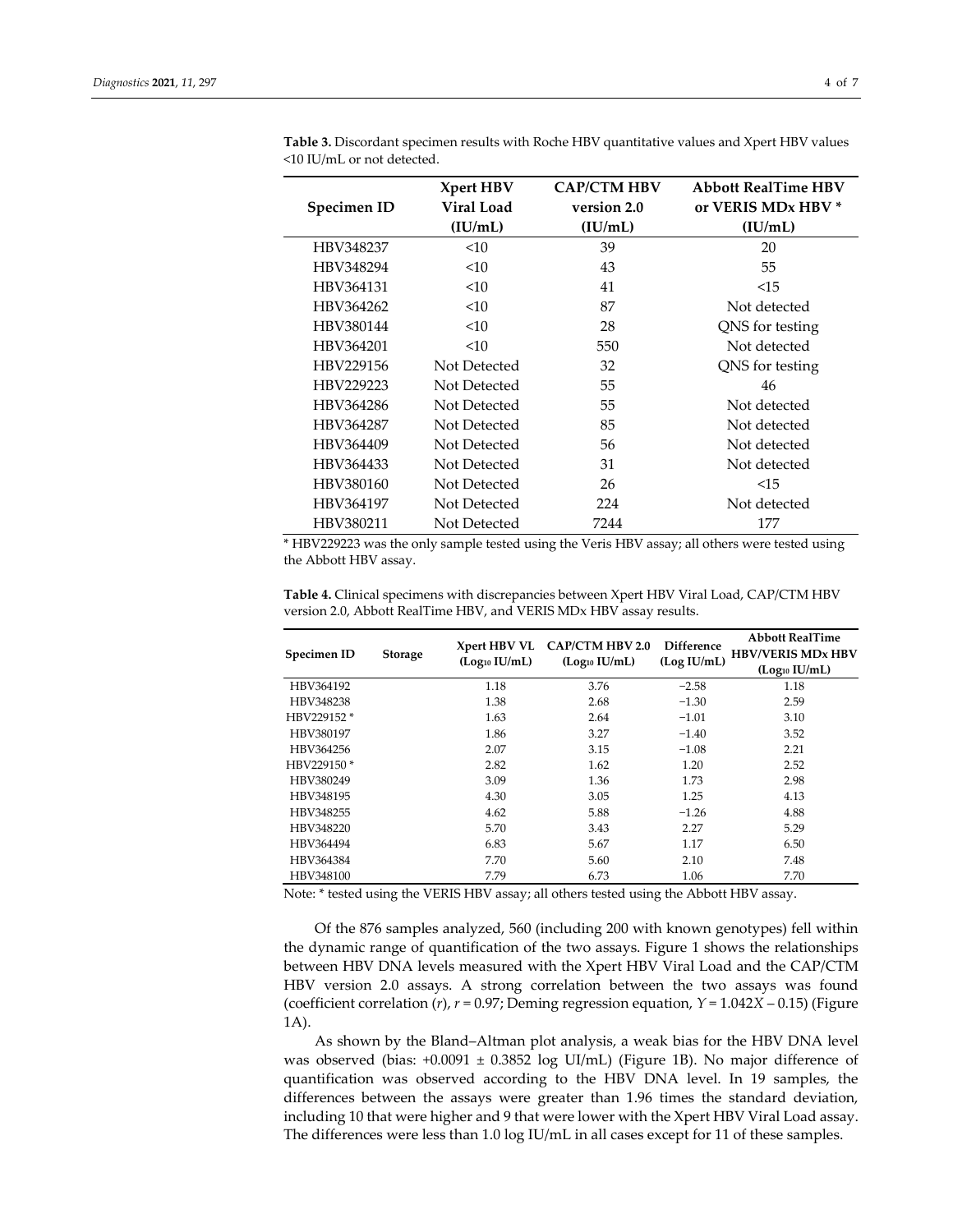

**Figure 1.** Deming correlation and Bland–Altman-plot analysis of HBV DNA levels measured by Xpert HBV Viral Load and CAP/CTM HBV version 2.0 assays. (**A**) Deming regression of 560 clinical specimens quantified by both assays. (**B**) Bland–Altman plot analysis of 560 samples quantified by both assays. The dotted and dashed lines represent mean differences ± 1.96 SD, respectively.

## **4. Discussion**

Accurate and reproducible HBV DNA level measurements in blood specimens are crucial to diagnose HBV infection, establish the prognosis of HBV-related liver disease, and guide the treatment decision to treat and monitor the virological response to antiviral treatment and the emergence of resistance [3,7–12]. In the present study based on a large number of clinical specimens, including specimens with different genotypes found in HBVinfected patients, the new real-time PCR-based Xpert HBV Viral Load assay accurately quantified HBV DNA levels in plasma and serum. Its performance appeared to be comparable to those of an existing assay and platform that is widely used in clinical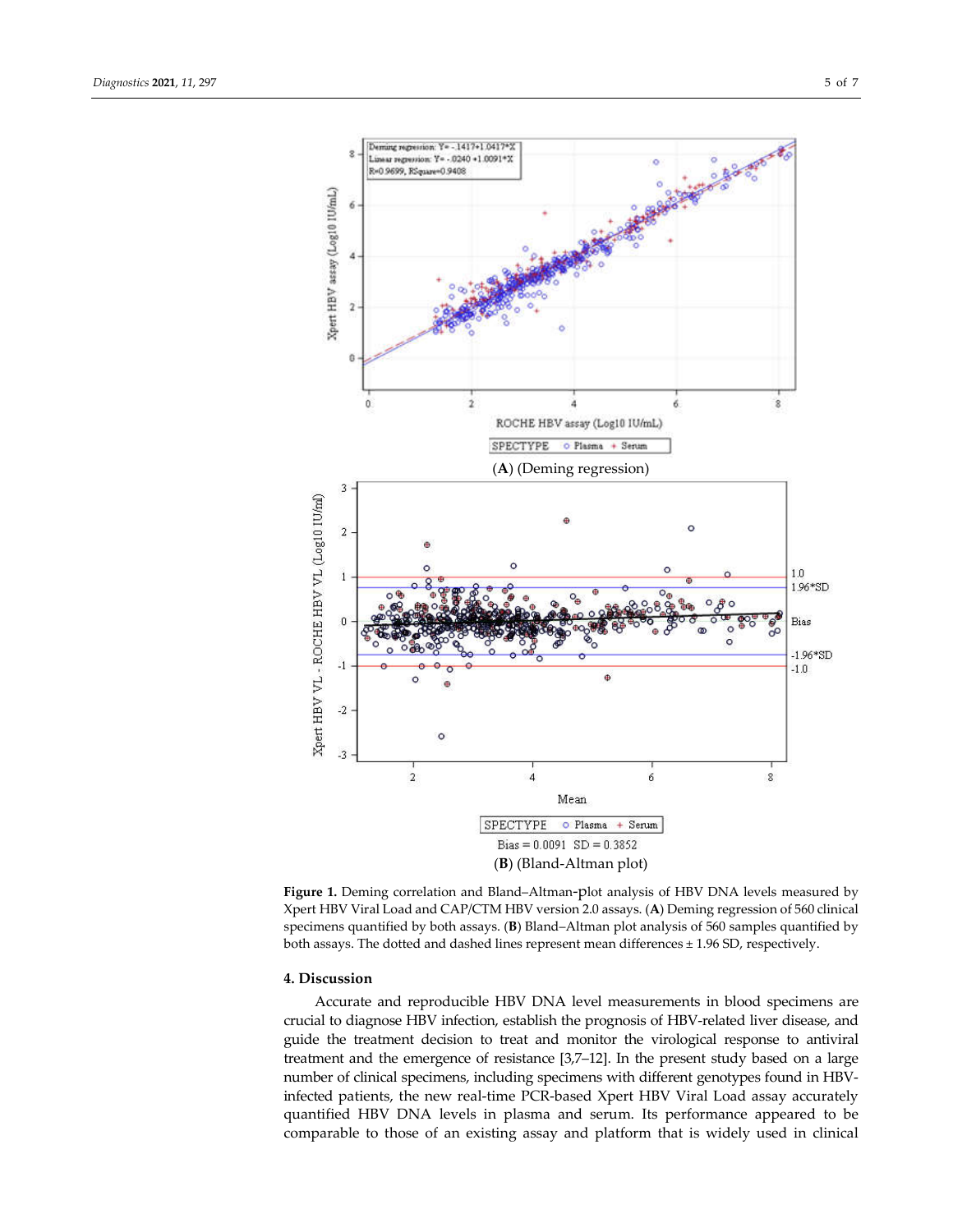practice, namely the CAP/CTM HBV version 2.0 assay. We observed only a very modest difference in HBV DNA levels when we compared the Xpert HBV Viral Load assay to the CAP/CTM HBV version 2 assay. This small deviation was independent of the HBV genotype and HBV DNA level and most likely has no implications in clinical practice [13].

The study confirms previous reports where a high correlation between the Xpert HBV Viral Load assay and the CAP/CTM HBV version 2.0 assay was found [14–16]. The performance of the Xpert HBV Viral Load assay was also evaluated versus the Abbott HBV assay [16] and the Aptima Quant HBV assay [17]. There was a high correlation between the Xpert HBV Viral Load test and these latter assays [16,17].

It is worth noting that the Xpert HBV Viral Load assay also has the potential of being used for point of care molecular testing, as demonstrated by the studies by Gupta et al., Woldemedihn et al., and Jackson et al. [16,18,19], especially in developing countries.

We added some new data respect to the previously published papers. In this study, we used fresh and stored plasma and serum samples, respectively. The Xpert HBV Viral Load assay performs equally well on both specimen types (serum and plasma) and with either stored or fresh samples.

This study has several limitations. First, the small proportion of tested samples containing genotype F reflects the HBV genotype distribution in the different countries participating. Although our results strongly suggest that the performance of the Xpert HBV Viral Load assay is good for all genotypes, further studies, particularly with HBV-infected patients with rare genotypes (G, H, I, and J), are warranted. Second, hepatitis B virus DNA monitoring of patients receiving antiviral treatment is missing. Thirdly, not all discrepant specimens could be tested using another technique due to an insufficient volume in some of them.

Overall, this is the first study showing that the new real-time PCR-based Xpert HBV Viral Load assay accurately quantifies HBV DNA levels in plasma and serum samples from patients with chronic HBV infection. The Xpert HBV Viral Load assay can, thus, confidently be used to detect and quantify HBV DNA in clinical trials with new anti-HBV drugs currently in development and in clinical practice.

**Author Contributions:** F.M., S.C., T.M., C.F.P., and M.C. contributed to data acquisition, data analysis, and interpretation of the data. M.C., F.M., and S.C. wrote the article. C.F.P. and L.C. critically revised the manuscript. All authors approved the final content of the manuscript. F.M., G.A., M.W., V.O., and K.B. tested the specimens and participated in the acquisition of the data. All authors have read and agreed to the published version of the manuscript.

**Aknowledgement:** We thank AVIRALIA Foundation for supporting the study.

**Funding:** The study was funded by Cepheid.

**Institutional Review Board Statement:** Comitato Etico Indipendente Fondazione PTV Policlinico Tor Vergata, protocol number 61/17.

**Informed Consent Statement:** Informed consent was obtained from all subjects involved in the study.

**Data Availability Statement:** Data are available from the corresponding author upon reasonable request.

**Conflicts of Interest:** The authors declare no conflict of interest.

**Ethical Approval:** The study was approved by the by Institutional Review Board or Ethics Committee at each site.

## **References**

- 1. EASL. EASL Clinical Practice Guidelines: Management of chronic hepatitis B virus infection. *J. Hepatol.* **2012**, *57*, 167–185.
- 2. Available online: https://www.who.int/news-room/fact-sheets/detail/hepatitis-b (accessed on 27 July 2020).
- 3. EASL. EASL 2017 Clinical Practice Guidelines on the management of hepatitis B virus infection. *J. Hepatol*. **2017**, *67*, 370–398.